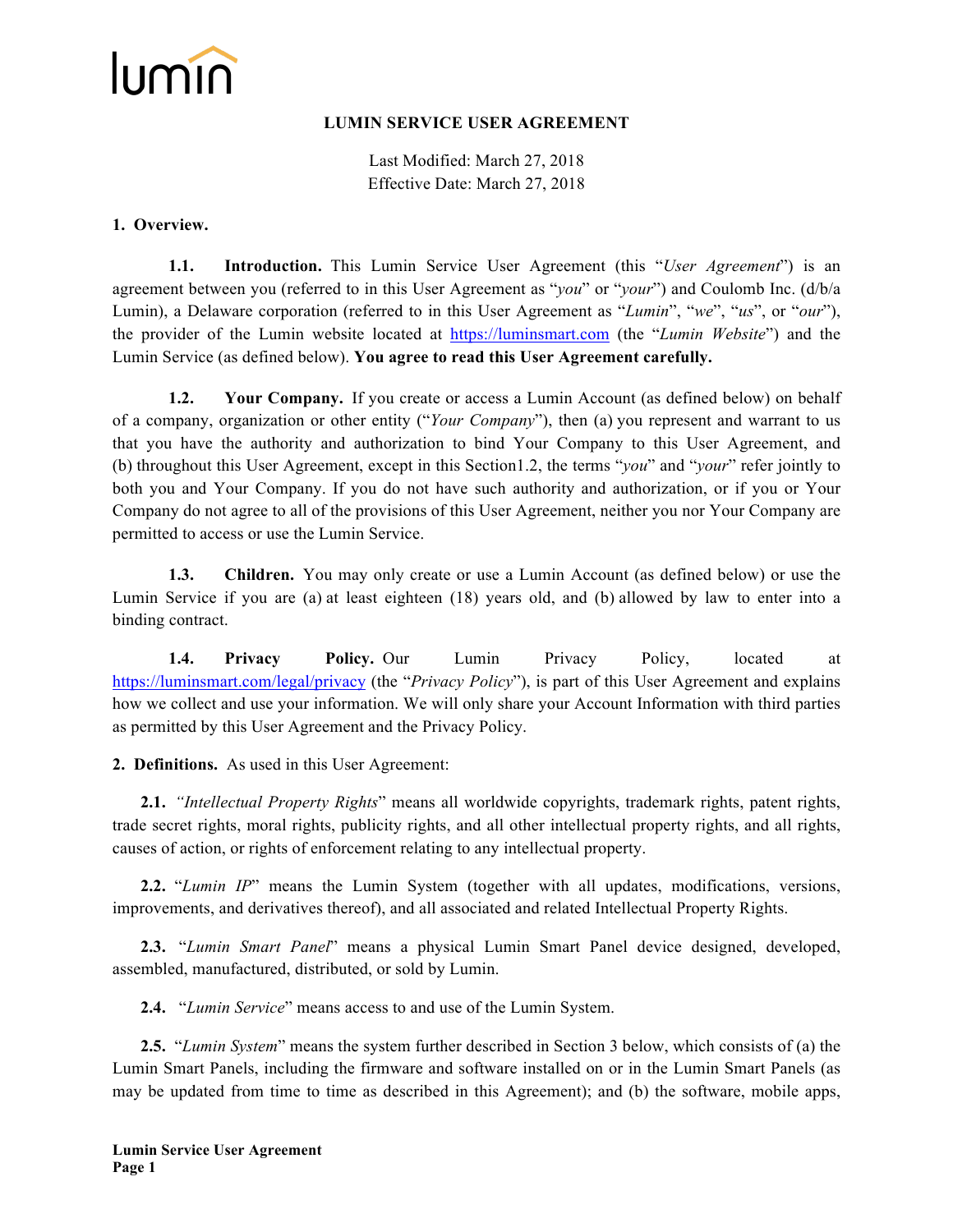website apps, and application program interfaces (APIs) used to configure, manage, and control the Lumin Smart Panels or to access and view data from the Lumin Smart Panels, as the same may be updated to time from time by Lumin.

**2.6.** "*Usage Data*" means Connected Lumin Smart Panel Data (as defined below) and data about your use of the Lumin System, such as the features you access and use and when you use them.

**3. Description of Lumin System.** The Lumin System reimagines the link between the utility and the consumer and the load panel or circuit breaker panel. The Lumin System facilitates home/building remote control of consumption via individual circuits and unlocks real-time measurement of demand and electricity usage. You understand that the Lumin Service may not be available at all times and that your ability to access and use the Lumin Service may be interrupted or delayed as the result of maintenance, upgrades, or other circumstances. You acknowledge and agree that the Lumin System is always evolving and that we may, at any time and without notice to you, add or remove features or functionality of the Lumin System or modify the Lumin Service, in whole or in part. Each Lumin Smart Panel has a physical "Manual Override" switch (the "*Override Switch*"), and when the Override Switch is utilized as prescribed in the User Manual, the Lumin Smart Panel will operate in pass-through mode such that all circuits will be on and the Lumin Smart Panel will be disconnected from the Lumin Service.

**4. Updates to this User Agreement.** As technology changes and as our business grows and develops, we may modify this User Agreement and the Privacy Policy from time to time. The amended User Agreement or Privacy Policy will include an effective date, and the amended User Agreement and Privacy Policy will be effective on that date. When we modify this User Agreement or the Privacy Policy, we will give you notice at least thirty (30) days before the effective date of the amended User Agreement or Privacy Policy by (a) posting the amended User Agreement and/or Privacy Policy on the Lumin Website, (b) by prominently displaying a message within the Lumin Service; and/or (c) by sending you an e-mail (if you have provided us with your e-mail address as part of your Account Information (as defined below)). However, no changes to this User Agreement will apply retroactively and any changes to the governing law or dispute resolution provisions set forth in Sections 10 and 11 below will not apply to any disputes for which Lumin and you have received actual notice on or before such effective date. If you continue to access or use the Lumin Service after the User Agreement or Privacy Policy is amended, you agree to be bound by the revised User Agreement and Privacy Policy. If you do not accept the revised User Agreement or Privacy Policy, you agree that you will promptly (1) stop using the Lumin Service; (2) close your Lumin Account (as defined below), and (3) physically switch the Override Switch on each of your Lumin Smart Panels to "On" to make each Lumin Smart Panel operate in pass-through mode and to disconnect it from the Lumin Service. You can access historical versions of this User Agreement and other policies at: https://luminsmart.com/legal/archive.

### **5. Your Lumin Account.**

**5.1. Registration.** In order to use the Lumin Service, you must register with Lumin and create an account (a "*Lumin Account*"). Our registration process currently requires you to complete a signup form and provide your e-mail address and select a username and password (your "*Login Credentials*"). In certain cases, we may create a Lumin Account for you and/or provide you with your Login Credentials. We may permit or require you to provide additional information in order to use the Lumin Service or certain features of the Lumin Service. As used in this User Agreement, "*Account Information*" means all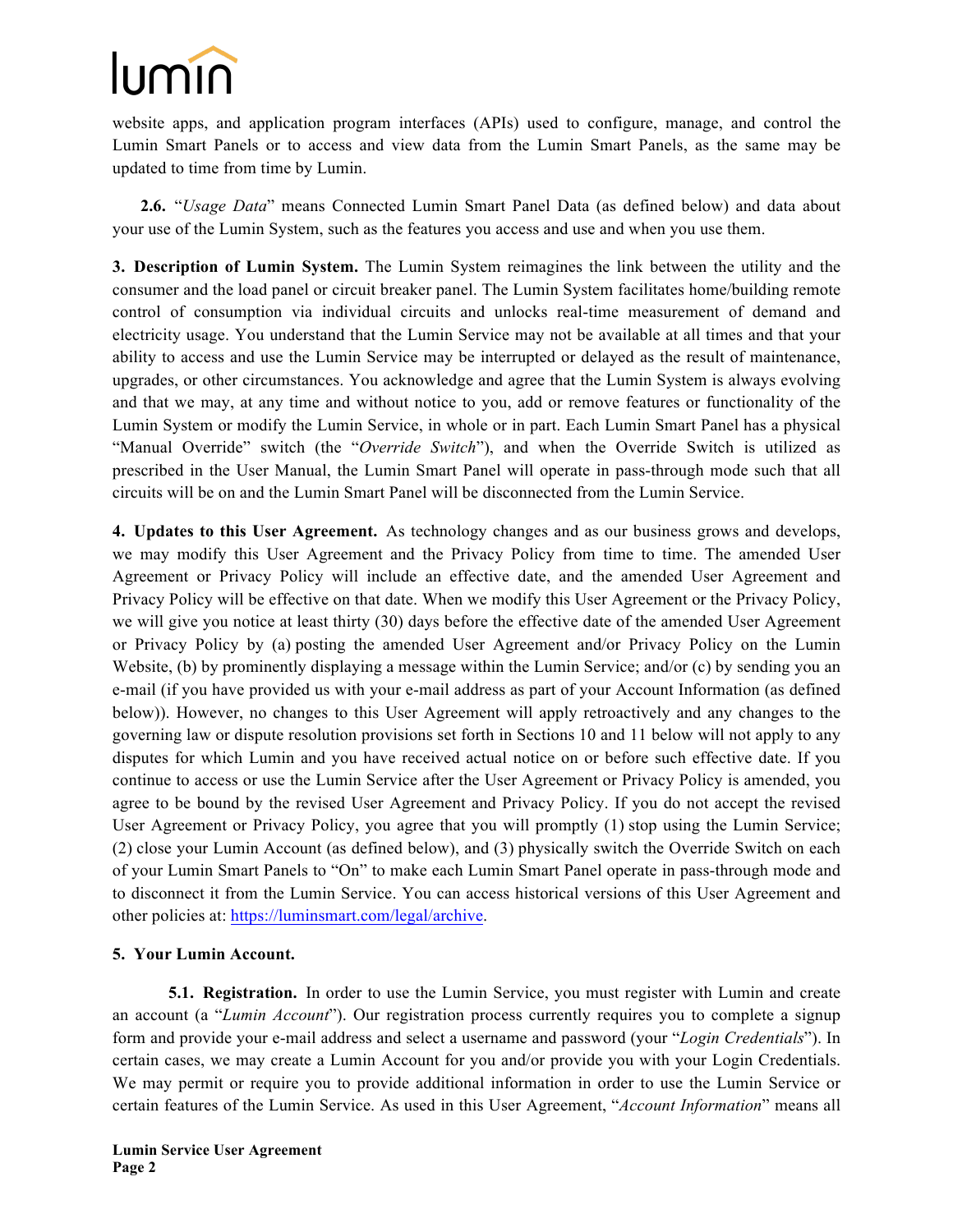information associated with your Lumin Account, including without limitation Connected Lumin Smart Panel Data (as defined below). You agree to update your Account Information, as necessary, to ensure that it remains current, accurate, and complete.

**5.2. Connected Lumin Smart Panels.** The Lumin Service allows you to connect one or more Lumin Smart Panels to your Lumin Account. When you connect a Lumin Smart Panel to your Lumin Account (each, a "*Connected Lumin Smart Panel*"), the information received from the Connected Lumin Smart Panel ("*Connected Lumin Smart Panel Data*") will be added to your Lumin Account. Connected Lumin Smart Panel Data includes information about the electricity used by each circuit in the Lumin Smart Panel, the category assigned to that circuit (such as HVAC, water heater, range, dryer, clothes washer, dishwasher, well pump, microwave, refrigerator, or furnace), any custom names assigned to the circuits (such as "downstairs HVAC"), and information about when the circuit is turned on and off. The Lumin Smart Panels are designed to enable the firmware and software contained within the Lumin Smart Panel to be upgraded from time to time through the installation of patches, fixes, updates, modifications, enhancements, revisions, or new versions thereof (collectively, "*Software Updates*"). You understand and agree that we may, from time to time, remotely install Software Updates on your Connected Lumin Smart Panels, and you agree to promptly comply with any instructions we provide to facilitate or complete the installation of Software Updates.

**5.3. Your Account Information.** We value and respect your privacy, and we will only use your Account Information as permitted by this User Agreement and the Privacy Policy. In order for us to provide the Lumin Service to you, you grant us a worldwide, royalty-free, non-exclusive, transferable, sublicensable, perpetual, and irrevocable license to use, copy, adapt, create derivative works of, store, host, publish, display, distribute, communicate, and transmit your Account Information. We will only share your Account Information with third parties as permitted by the Privacy Policy.

**5.4 Moving.** If you move or sell your home where a Lumin Smart Panel is installed, you may, if permitted by the terms of the separate agreement covering your purchase of such Lumin Smart Panel, uninstall your Lumin Smart Panel and install it at your new home or residence, provided that such removal and installation is undertaken by a licensed electrician in accordance with the documentation and installation/removal instructions provided by Lumin. In this case, there is no need for you to establish a new Lumin Account. When installed in your new home and connected to the WIFI network used at your new home, the Lumin Smart Panel will collect information relating to the electrical circuits which it is connected to in your new home and you may continue to use your existing Lumin Account provided that you update any Account Information such as your new address. If you move and do not intend to transfer your Lumin Smart Panel(s) to your new home, you must notify Lumin in writing and terminate your Lumin Account. If you move and your Lumin Smart Panel(s) remains connected to your WI-FI network at your prior residence, it will continue to collect information regarding electricity usage at such residence.

### **6. Using the Lumin Service.**

**6.1. Permission to Use the Lumin Service.** Subject to your compliance with this User Agreement, we grant you permission to access and use the Lumin Service in connection only with your Connected Lumin Smart Panels. If you violate this User Agreement, your permission to use the Lumin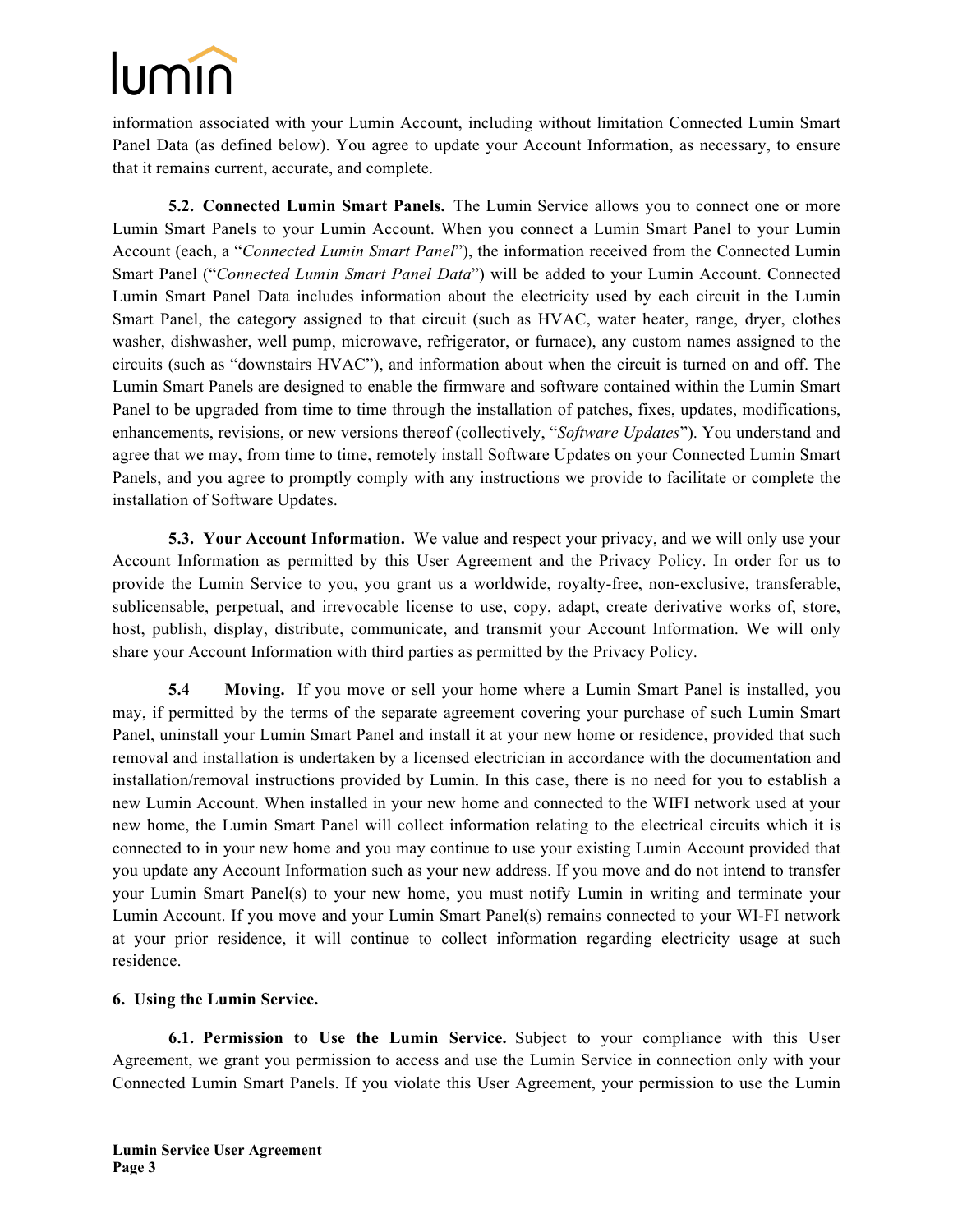Service will automatically terminate. Your permission to access and use the Lumin Service is personal, non-exclusive, non-assignable, and non-sublicensable.

**6.2. Restrictions and Responsibilities.** You agree that you will only access and use the Lumin Service through your Lumin Account. You are responsible for maintaining the confidentiality of the Login Credentials used to access your Lumin Account. You acknowledge and agree that you are responsible for any activities that occur through your Lumin Account, whether or not authorized by you. You agree to immediately notify us of any security breach associated with your Login Credentials or your Lumin Account and of any unauthorized use of your Lumin Account. We will not be liable for any losses (to you or others) caused by any unauthorized use of your Lumin Account. You agree that you will not, directly or indirectly, reverse engineer, disassemble, alter, or modify any part of the Lumin System, attempt to do so, or permit others to do so. You understand that the Lumin System is currently still undergoing active development. You acknowledge that the Lumin Service may not function as intended or desired, that Lumin may remove, change, or add Lumin System features, and that access to the Lumin Service may be interrupted from time to time. **You expressly agree that you will not connect any Lumin Smart Panels to any electrical circuits, devices, or systems that (a) are mission-critical, (b) are used in or associated with any medical facilities or medical equipment, (c) are used in or associated with any devices, equipment, or systems that perform life-sustaining or life-saving functions, or (d) are used in or associated with any nuclear facilities.**

**6.3. No Disruptive Activities.** You agree that you will not:

**6.3.1.** Tamper with or open the hardware enclosure for your Lumin Smart Panels;

**6.3.2.** Circumvent, compromise, or undermine the security or integrity of the Lumin System, or attempt to do so;

**6.3.3.** Probe, scan, or test the vulnerability of the Lumin System, or any systems, networks, servers, computers, devices, or equipment owned or controlled by Lumin or any users of the Lumin System;

**6.3.4.** Attempt to gain unauthorized access to, interfere with, damage, or disrupt any part of the Lumin System, or any server, network, computer, device, system, or database owned or controlled by Lumin (or any users of the Lumin System) or related to, associated with, or connected to the Lumin System;

**6.3.5.** Use any automated device, process, or means (such as robots or spiders) to access or use the Lumin System for any purpose, except as expressly authorized by Lumin in writing;

**6.3.6.** Use the Lumin System in any manner that we believe could disable, overburden, damage, impair, or interfere with the proper operation of the Lumin System; or

**6.3.7.** Interfere with or disrupt the performance or integrity of the Lumin System or any data transmitted by or through the Lumin System.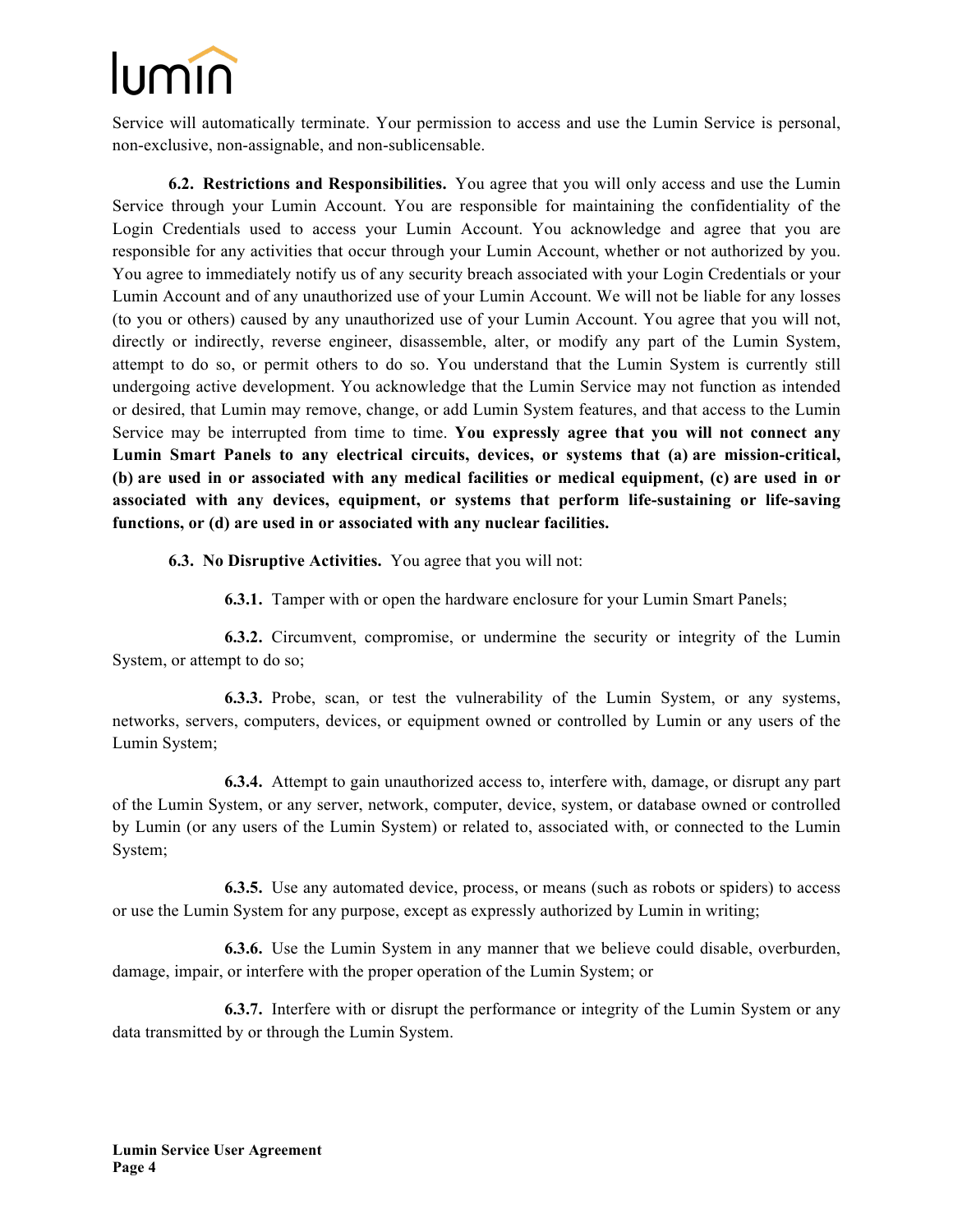### **7. Intellectual Property Rights.**

**7.1. Generally.** You acknowledge and agree that except as otherwise expressly stated in this User Agreement, Lumin IP and all content and intellectual property associated with, or incorporated within, the Lumin System (including manuals, users guides, and other content and materials) (collectively, "*Lumin Materials*"), together with all Intellectual Property Rights therein and thereto, are owned by Lumin or its third party licensors. This User Agreement does not grant to you, and you will not acquire, any right, title, or interest in or to the Lumin IP, the Lumin System, or any Lumin Materials or any associated Intellectual Property Rights associated with any of the foregoing, except for the permissions expressly granted to you under this User Agreement. You may not (a) upload or post any of the Lumin IP or the Lumin Materials to any other website or file sharing service, or (b) publicly make available, display, distribute, or perform any of the Lumin IP or the Lumin Materials, or (c) engage in hotlinking or framing with respect to any of the Lumin IP or the Lumin Materials.

**7.2. Feedback and Usage Data.** The collection of Feedback and Usage Data is an essential component of the ongoing development of the Lumin System. We encourage you to send us messages, feedback, or data, including, for example, ideas, comments, suggestions, or questions related to the Lumin System, the Lumin Service or any other product or service (collectively, "*Feedback*"). In addition, we may occasionally request specific Feedback related to your experience using the Lumin System, and you agree to promptly provide the requested Feedback to us. You agree not to send us any information or ideas that are sensitive or confidential, and you agree that any Feedback we receive from you will not be considered confidential. By sending or providing Lumin with any Feedback and/or Usage Data, you hereby grant, and shall grant, Lumin a royalty-free, worldwide, perpetual, irrevocable, sublicenseable and assignable license to fully commercialize, display, distribute and use such Feedback and/or Data Usage. If Lumin develops any improvements, works, software, products or service offerings based on such Feedback and/or Usage Data, Lumin shall solely own all such improvements, works, software, products or service offerings and all Intellectual Property Rights therein without any obligations to you, including any payment obligation or obligation to credit or attribute you as providing the Feedback and/or Data Usage which Lumin used to develop such improvements, works, software, products or service offerings. You represent and warrant that any Feedback that you provide does not and will not infringe, misappropriate, or violate the Intellectual Property Rights or other rights of any third party.

**8. Disclaimers and Limitation of Liability***.* The provisions of this Section 8 apply to the maximum extent permitted under applicable law. In addition, some jurisdictions do not permit the limitation of liability in contracts or the disclaimers of implied warranties, so some or all of the provisions of this Section 8 may not apply to you.

**8.1.** WITHOUT LIMITING THE LIMITED WARRANTY PROVIDED BY LUMIN WITH RESPECT TO THE LUMIN SMART PANELS WHICH YOU PURCHASED (IF ANY), TO THE FULLEST EXTENT PERMITTED BY LAW, THE LUMIN SERVICE AND THE LUMIN MATERIALS AND YOUR USE OF THE FOREGOING ARE AT YOUR OWN RISK AND THE LUMIN SERVICE AND THE LUMIN MATERIALS ARE PROVIDED "AS IS", "WITH ALL FAULTS" AND "AS AVAILABLE", AND WITHOUT WARRANTIES OF ANY KIND EITHER EXPRESS OR IMPLIED.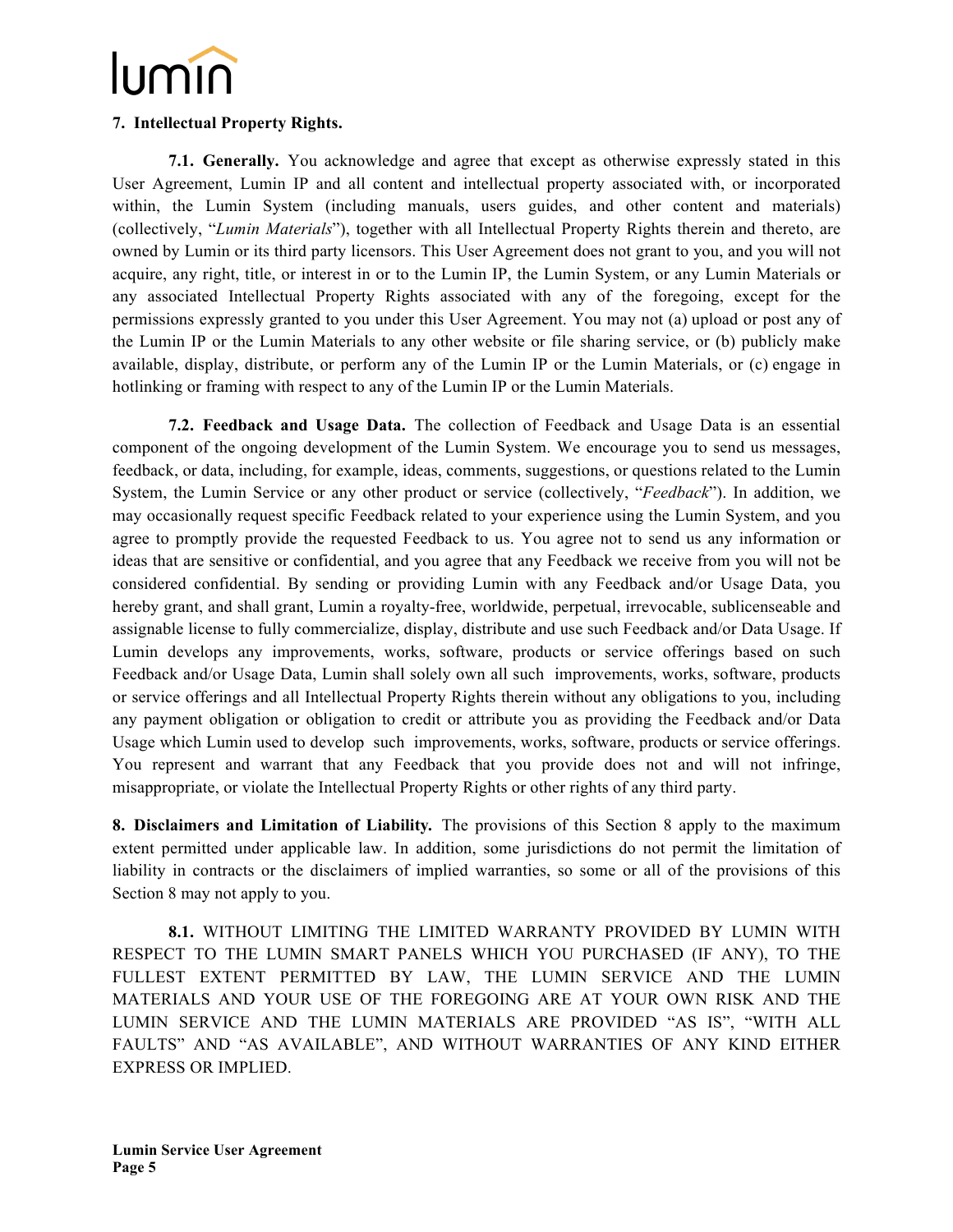**8.2.** EXCEPT FOR THE LIMITED WARRANTY PROVIDED BY LUMIN WITH RESPECT TO THE LUMIN SMART PANELS WHICH YOU PURCHASED (IF ANY), TO THE FULLEST EXTENT PERMITTED BY LAW, LUMIN HEREBY DISCLAIM ALL WARRANTIES OF ANY KIND, WHETHER EXPRESS OR IMPLIED, STATUTORY OR OTHERWISE, INCLUDING ANY WARRANTIES OF MERCHANTABILITY, NON-INFRINGEMENT, AND FITNESS FOR PARTICULAR PURPOSE, RELATING TO THE LUMIN SERVICE OR THE USE THEREOF BY YOU OR ANY OTHER PERSON.

**8.3.** TO THE FULLEST EXTENT PERMITTED BY LAW, LUMIN SHALL NOT HAVE ANY LIABILITY FOR INCIDENTAL, CONSEQUENTIAL, INDIRECT, EXEMPLARY, PUNITIVE, OR SPECIAL DAMAGES SUFFERED BY YOU OR ANY OTHER PERSON ARISING OUT OF, RELATED TO, OR ASSOCIATED WITH (A) THE LUMIN SERVICE OR THE USE THEREOF BY YOU OR ANY OTHER PERSON, (B) THE PERFORMANCE OR NON-PERFORMANCE BY LUMIN OF ANY OF ITS OBLIGATIONS UNDER THIS USER AGREEMENT, OR (C) THE OPERATION OR MALFUNCTION OF THE LUMIN SERVICE, REGARDLESS OF WHETHER OR NOT WE, YOU, OR ANY PERSON HAS BEEN ADVISED OF THE POSSIBILITY OF SUCH DAMAGES.

**8.4.** TO THE FULLEST EXTENT PERMITTED BY LAW, THE LIABILITY OF LUMIN TO YOU OR ANY OTHER PERSON FOR ANY REASON AND UPON ANY CAUSE OF ACTION (WHETHER BASED IN TORT, CONTRACT, OR ON ANY LEGAL OR EQUITABLE GROUND OR THEORY OF RECOVERY) ARISING OUT OF OR RELATING TO (A) THE LUMIN SERVICE OR THE USE THEREOF BY YOU OR ANY OTHER PERSON, OR (B) THE OPERATION OR MALFUNCTION OF THE LUMIN SERVICE, WILL BE LIMITED TO THE LESSER OF YOUR ACTUAL DAMAGES OR THE TOTAL AMOUNT PAID BY YOU TO LUMIN (OR TO LUMIN'S AUTHORIZED RESELLER) FOR THE PURCHASE OF YOUR CONNECTED LUMIN SMART PANELS. THIS LIMITATION APPLIES TO ALL CAUSES OF ACTION IN THE AGGREGATE, INCLUDING TORT, BREACH OF CONTRACT, BREACH OF WARRANTY, NEGLIGENCE, STRICT LIABILITY, MISREPRESENTATIONS, NON-INFRINGEMENT, AND OTHER CAUSES OF ACTION OR ALLEGATIONS.

**8.5.** SOME JURISDICTIONS MAY NOT ALLOW OR MAY OTHERWISE LIMIT THE PERMISSIBLE SCOPE OF DISCLAIMERS AND LIMITATIONS SUCH AS THOSE APPEARING IN THIS SECTION 8. ACCORDINGLY, SOME OF THE LIMITATIONS AND DISCLAIMERS APPEARING IN THIS SECTION 8 MAY NOT APPLY TO YOU. THE PROVISIONS OF THIS SECTION 8 WILL CONTINUE TO APPLY EVEN IF YOU STOP USING THE LUMIN SYSTEM AND WILL SURVIVE THE EXPIRATION, CANCELLATION, OR TERMINATION OF THIS USER AGREEMENT.

**8.6.** Notwithstanding any other provision of this User Agreement to the contrary, nothing in this User Agreement will be deemed to limit our liability for any personal injury, death, or property damage occurring on our premises to the extent that such personal injury, death, or property damages results from our negligence, recklessness, or willful misconduct. The limitations of liability set forth in this Section 8: (a) only apply to the extent permitted by law, and (b) do not apply to the extent that such liability results from our gross negligence, recklessness, or willful misconduct.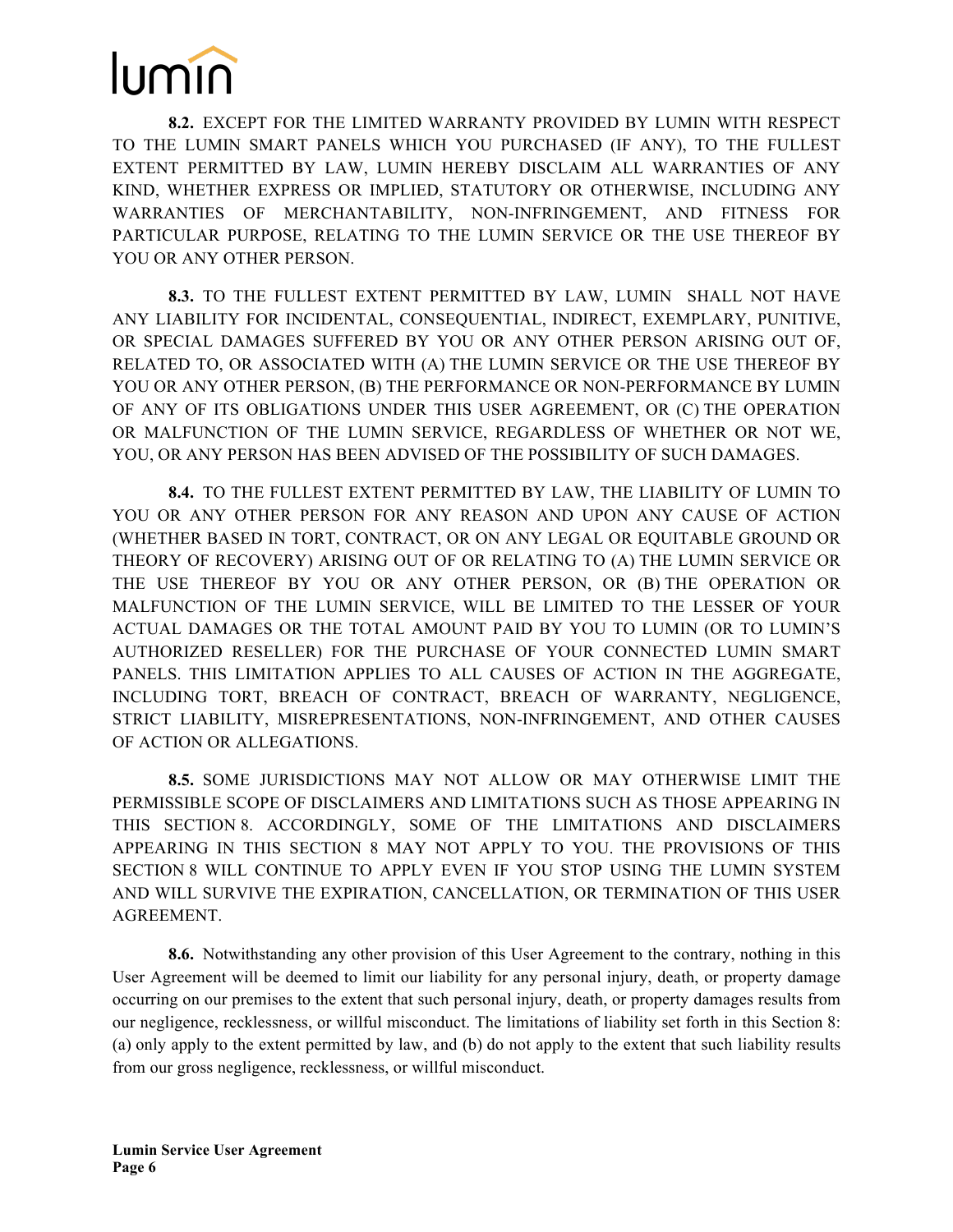**8.7. New Jersey Consumers.** Notwithstanding any other provision of this User Agreement to the contrary, if you are a New Jersey "consumer" within the meaning of N.J. Stat. § 56:12-15, nothing in this User Agreement waives (a) any rights you may have under N.J. Stat. §§ 56:12-14 - 56:12-18, or (b) any rights you may have to recover (i) your attorneys' fees, (ii) your share of any arbitrators' and administrative fees of arbitration, or (iii) your court costs, filing fees, and other reasonable costs of suit.

**9. Indemnification.** You will, at your expense, defend, indemnify and hold harmless Lumin, and its employees, officers, directors and agents, from, against, and with respect to any and all liabilities, claims, losses, damages, injuries (including personal injury, sickness, and death), interest, fines, taxes, premiums, assessments, penalties, costs, and expenses (collectively, "*Claims*"), including any and all attorneys' fees and expenses incurred in the defense of Claims, arising out of or related to: (a) the installation, use of, and access to the Lumin System and/or the Lumin Service by you or your employees, representatives or agents; (b) the use of your Lumin Account (whether by you or any other person); (c) your breach or violation of any provision of this User Agreement; (d) our exercise of any rights or licenses granted by you to us; (e) any inaccuracy in or breach of any of the representations or warranties made by you; (f) your violation or alleged violation of any law or infringement of any third party right, including any Intellectual Property Rights or privacy rights; (g) your negligence, recklessness, or willful misconduct; or (h) any claim that your use of the Lumin Service caused damage to a third party. You will pay all amounts payable to third parties in connection with any settlement or compromise, and pay any resulting costs, damages, and reasonable attorneys' fees awarded to third parties by a court of competent jurisdiction with respect to any such claims. You will have no liability under this Section 9 unless Lumin (a) promptly notifies you in writing of the claim, action, or proceeding, with your liability under this Section 9 reduced only to the extent that a delay by Lumin in notifying you of the claim adversely affects your ability to defend or settle such claim or increases the scope of liability or amount of damages, (b) gives you full authority, and at your expense, information and reasonable assistance necessary to defend or settle such claim, action or proceeding, and (c) gives you sole control of the defense and settlement of such claim, action or proceeding and all negotiations relating thereto, provided, however, you may not, without Lumin's prior written consent, settle, compromise or consent to the entry of any judgment in any such claim where such consent, settlement, or compromise imposes any material adverse condition on Lumin. The provisions of this Section 9 will continue to apply even if you stop using the Lumin System and will survive the expiration, cancellation, or termination of this User Agreement.

**10. Governing Law and Interpretation.** This User Agreement will be governed by and construed in accordance with the laws of the Commonwealth of Virginia and the applicable federal laws of the United States, without regard to the conflicts of law provisions of any jurisdiction. Without limiting the foregoing provision, you and Lumin expressly agree: (a) that the Virginia Uniform Computer Information Transactions Act, Virginia Code §§ 59.1-501.1 *et seq.* ("*UCITA*") are expressly excluded from this User Agreement, (b) that any and all terms contained in UCITA will have no force or effect on any portion of this User Agreement, and (c) that UCITA does not apply to this User Agreement or the Lumin Service. We retain all rights at law and in equity to enforce the provisions of this User Agreement in accordance with applicable laws.

### **11. Dispute Resolution***.*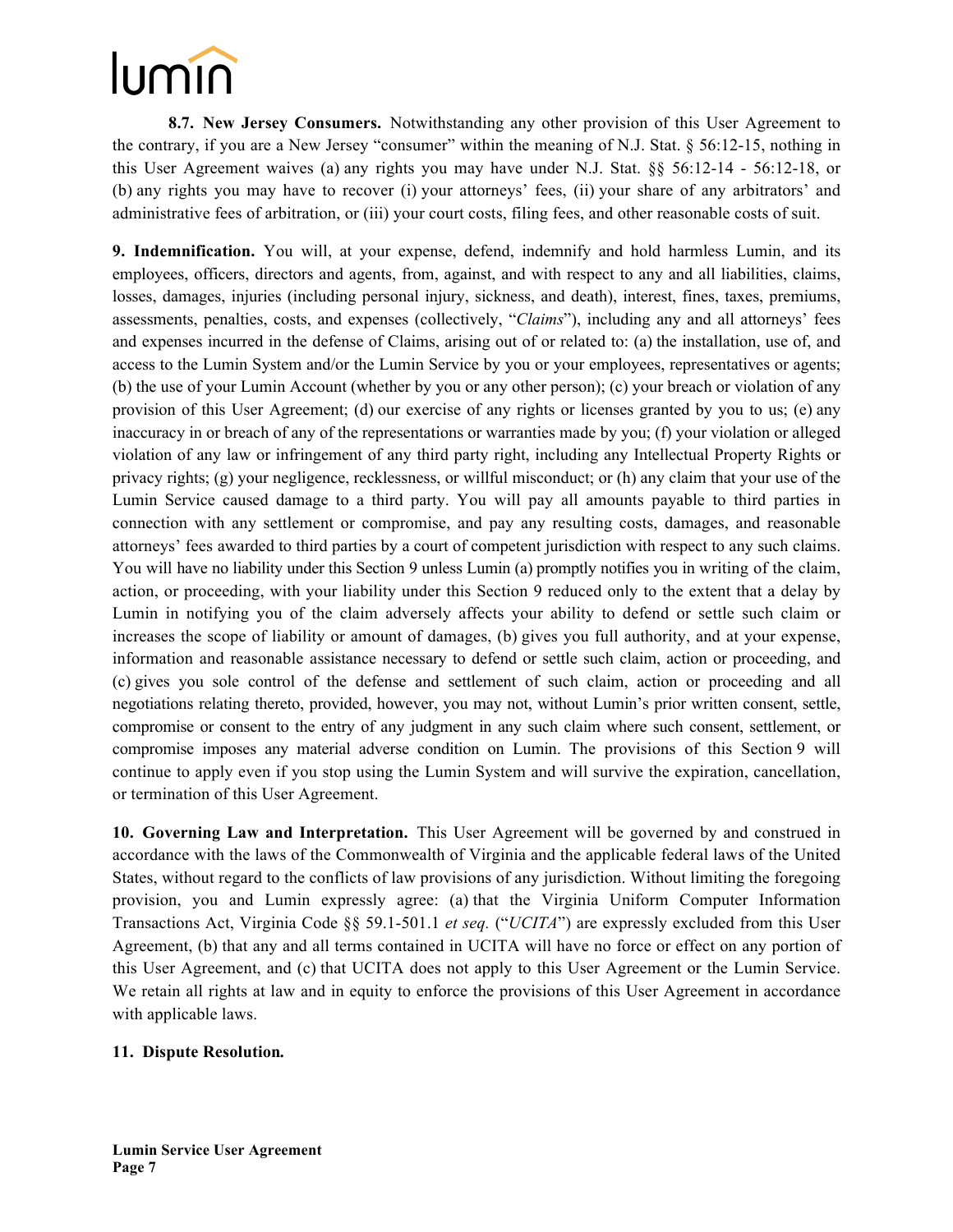**11.1. Service of Legal Process.** To the extent permitted by law, if your Account Information does not contain your current and accurate physical address (or if we are unable, after reasonable efforts, to effect service of process on you at such physical address), you hereby irrevocably agree to accept service of process by any means of communication associated with your Lumin Account or your use of the Lumin Service, including service by U.S. mail, e-mail, short message service (SMS), or messages or alerts displayed or sent to you through the Lumin System, and you waive any objections to service of process by such methods.

**11.2. Venue.** Any and all claims or disputes arising out of or relating to (a) this User Agreement, (b) the Lumin Service or the use thereof by you or any other person, (c) the performance or nonperformance by you or Lumin of any obligations under this User Agreement, or (d) actual or alleged infringement by you or any of the Lumin IP, the Lumin Service, the Lumin System or any Intellectual Property Rights of Lumin, will be commenced and maintained only in a state or federal court of competent subject matter jurisdiction situated or located in Albemarle County, Virginia or the City of Charlottesville, Virginia. YOU AND LUMIN BOTH CONSENT TO THE EXCLUSIVE PERSONAL JURISDICTION OF AND VENUE IN ANY SUCH COURT (AND IN ANY OF THE APPROPRIATE APPELLATE COURTS THEREFROM) AND IRREVOCABLY WAIVE, TO THE FULLEST EXTENT PERMITTED BY APPLICABLE LAW, ANY OBJECTION (INCLUDING ANY OBJECTION BASED ON INCONVENIENT FORUM) WHICH YOU OR LUMIN MAY NOW OR HEREAFTER HAVE TO VENUE IN ANY SUCH COURT.

**11.3. Waiver of Jury TRIAL.** YOU AND LUMIN IRREVOCABLY AND UNCONDITIONALLY WAIVE, TO THE FULLEST EXTENT PERMITTED BY APPLICABLE LAW, ANY RIGHT YOU OR LUMIN MAY HAVE TO A TRIAL BY JURY IN ANY LEGAL ACTION, PROCEEDING, CAUSE OF ACTION, OR COUNTERCLAIM ARISING OUT OF OR RELATING TO (A) THIS USER AGREEMENT, (B) THE LUMIN SERVICE OR THE USE THEREOF BY YOU OR ANY OTHER PERSON, (C) THE PERFORMANCE OR NON-PERFORMANCE BY YOU OR LUMIN OF ANY OBLIGATIONS UNDER THIS USER AGREEMENT, OR (D) ACTUAL OR ALLEGED INFRINGEMENT BY YOU OR ANY OF THE LUMIN IP, THE LUMIN SERVICE OR THE LUMIN SYSTEM OF ANY INTELLECTUAL PROPERTY RIGHTS. YOU CERTIFY AND ACKNOWLEDGE THAT: (1) NEITHER LUMIN NOT ANYONE ACTING ON BEHALF OF LUMIN HAS REPRESENTED, EXPRESSLY OR OTHERWISE, THAT LUMIN WOULD NOT SEEK TO ENFORCE THE FOREGOING WAIVER IN THE EVENT OF A LEGAL ACTION; (2) YOU HAVE CAREFULLY CONSIDERED THE IMPLICATIONS OF THIS WAIVER; (3) YOU ARE MAKING THIS WAIVER KNOWINGLY AND VOLUNTARILY; AND (4) YOU HAVE BEEN INDUCED TO ENTER INTO THIS USER AGREEMENT BY, AMONG OTHER THINGS, THE MUTUAL WAIVERS IN THIS SECTION 11.3.

**11.4. Class Action Waiver.** You and Lumin further agree that any lawsuit will be conducted in your and Lumin's individual capacities only and not as a class action or other representative action, and you and Lumin expressly waive the right to file a class action or seek relief on a class basis. You have the right to opt out of the foregoing class action waiver by completing, signing, and mailing a valid opt-out notice to Lumin within sixty (60) days after the date you first began using the Lumin Service. In order to be valid. the opt-out notice must (1) be typed (handwritten opt-out notices are not valid), (2) include a statement that you are opting out of the class action waiver in this User Agreement, (3) include your full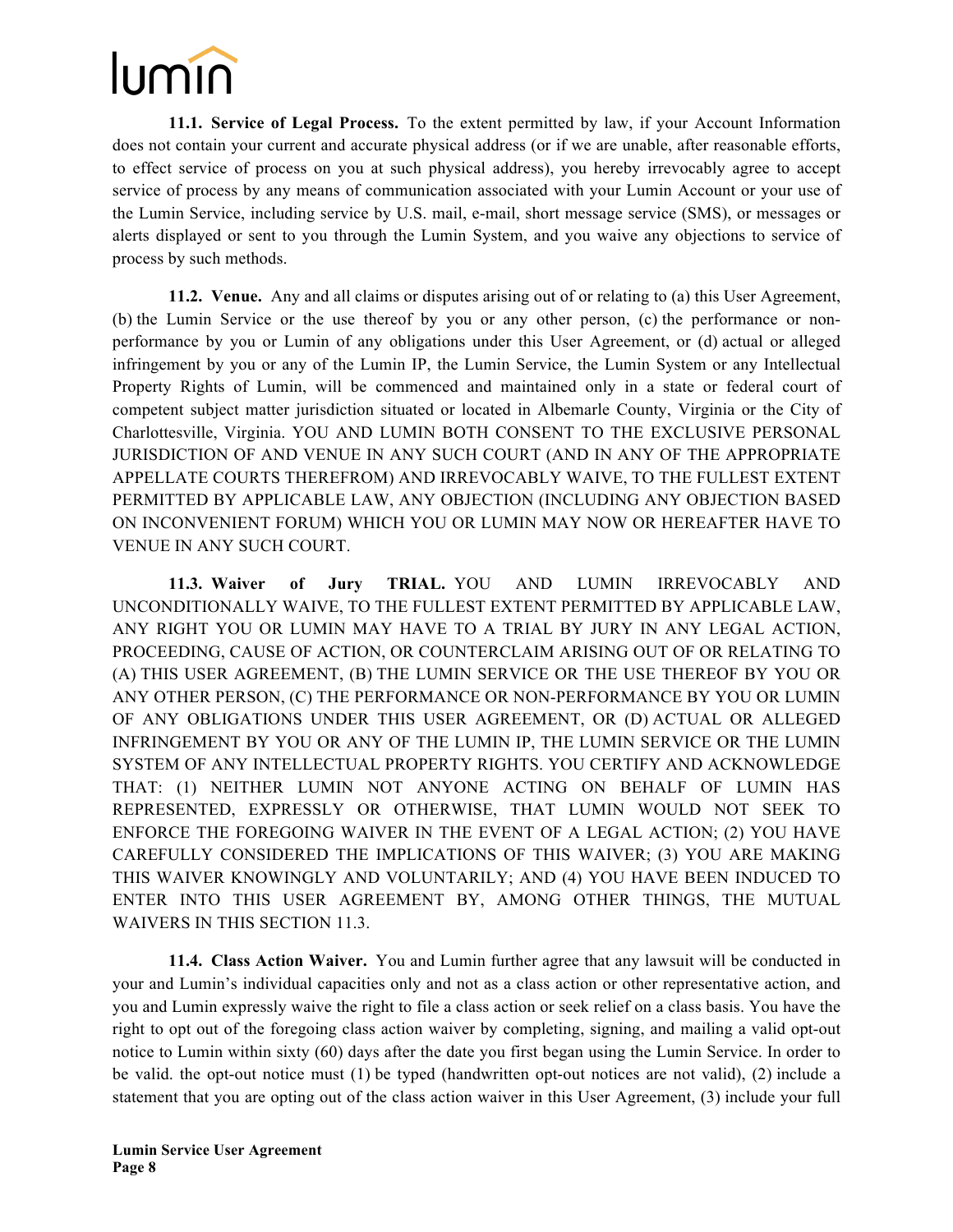

legal name, mailing address, and the e-mail address associated with your Lumin Account, (4) be signed by you, and (5) be mailed to Lumin, Attn: User Agreement Opt-Out, 212 East Main Street, Suite 202, Charlottesville, VA 22902. You understand and agree that you are responsible for retaining proof of mailing and delivery.

**12. Termination.** We reserve the right, without any liability to you, to modify, suspend, disable, delete, close, or terminate your Lumin Account and to suspend or terminate your permission to access and use the Lumin Service for violation of this User Agreement, or for any other reason. If you wish to end your relationship with us, you may request the closure of your Lumin Account at any time by contacting us at info@lumin.com. You must also terminate your account as set forth in Section 5.4 above. After the closure of your Lumin Account, we may retain your Account Information indefinitely for accounting, legal, and other purposes. This User Agreement and all rights and permission granted by Lumin to you will automatically terminate upon the closure, deletion, or termination of your Lumin Account. Any termination, cancellation, or expiration of this User Agreement notwithstanding (and notwithstanding the closure, deletion, or termination of your Lumin Account or your stopping using the Lumin System), Sections 6.2, 6.3, 7, 8, 9, 10, 11, and 13, and provisions which are by their terms intended to survive and continue, will survive and continue.

#### **13. Miscellaneous.**

**13.1. Reservation of Rights.** We reserve all rights relating to the Lumin System, the Lumin Service and the content and information available on or through the Lumin Service (including all of the Lumin Materials) not expressly granted to you by this User Agreement.

**13.2. Severability; Non-Waiver.** If any provision of this User Agreement is determined to be invalid or unenforceable, then the invalid or unenforceable provision will be deemed superseded by a valid, enforceable provision that most closely matches the intent of the original provision and will not affect the validity or enforceability of any of the remaining provisions of this User Agreement. No waiver by us, and no failure by us to exercise any of our rights or remedies hereunder, will be deemed to constitute a waiver of such provision, right, or remedy in the future, or of any other provision, right, or remedy hereunder, unless such waiver is set forth in a written instrument signed by an authorized officer of Lumin.

**13.3. No Assignment.** This User Agreement is personal to you. Neither this User Agreement nor any of your rights or obligations may be sold, transferred, delegated, or assigned by you without our prior written consent, and any attempt to do so without such consent will be void, and no rights will devolve by operation of law or otherwise upon any assignee, receiver, liquidator, trustee, or other person. Subject to the foregoing, this User Agreement will be binding upon and inure to the benefit of the parties and their respective successors, assigns, and legal representatives. Except for third parties covered by your indemnification obligations under this User Agreement, nothing in this User Agreement is intended, nor will be deemed, to confer any rights or remedies upon any person other than Lumin and you.

**13.4. Entire Agreement.** This User Agreement contains the entire agreement and understanding between you and us with respect your use of the Lumin Service and this User Agreement supersedes and replaces any other prior or contemporaneous agreements, terms, or conditions applicable to the subject matter of this User Agreement.